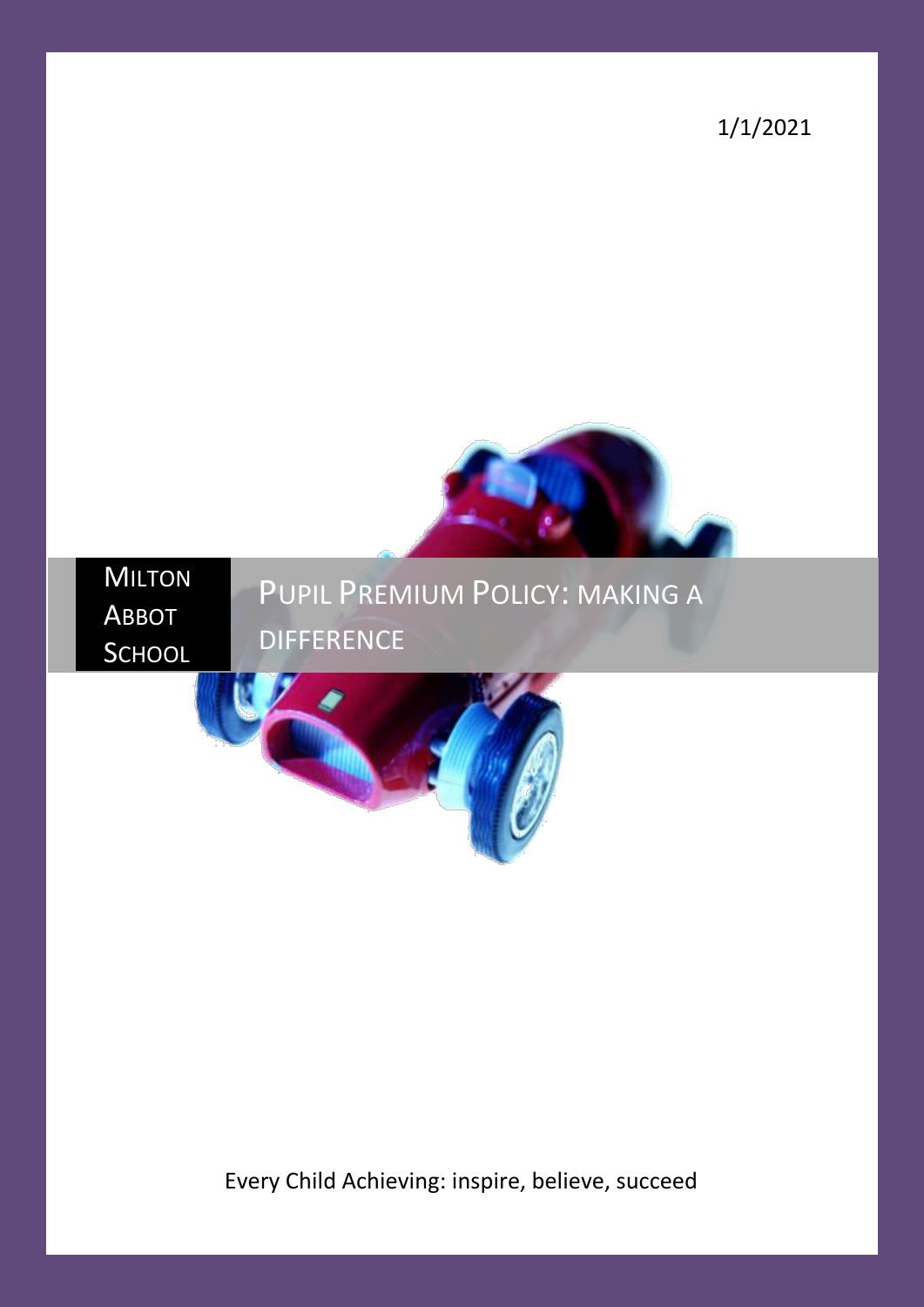# **Milton Abbot School Policy for Pupil Premium January 2021 - reviewed**

*'Schools should be engines of social mobility. They should provide the knowledge, and the tools, to enable talented young people to overcome accidents of birth and an inheritance of disadvantage in order to enjoy greater opportunities' (Michael Gove)*

Milton Abbot School is committed to delivering provision that drives change and breaks cycles of poverty – we want to see every child achieving, whether learning from home or school.

### **Introduction**

All schools receive a Pupil Premium Grant (PPG) based on the number of pupils in receipt of free school meals (FSM), children in care and children whose parents are in the services. This pupil premium (PP) funding is designed to narrow the gap between the attainment of pupils in receipt of pupil premium funding and other pupils in the school. Schools are free to use this money in any way they wish, but the aims must be clear - to raise standards for more disadvantaged children. We have based our spending on strategies that will benefit the individual children. Information on how Milton Abbot School intends to do this is contained in the documents below.

The purpose of this policy is to provide information for the spending of our pupil premium allocation. We aim to ensure that every child leaves Milton Abbot School excited about learning and determined to succeed. We want to equip them with confidence, resilience and a passion for justice and equality. These qualities will enable them to thrive and to champion kindness and fairness at all stages of their future lives.

The targeted and strategic use of Pupil Premium funding will support us in achieving our aims.

#### **Principles**

- We ensure that teaching and learning opportunities meet the needs of all of the pupils, responding rapidly with teacher training where the need is identified.
- We ensure that appropriate provision is made for pupils who belong to vulnerable groups, this includes ensuring that the needs of socially disadvantaged pupils are adequately assessed and addressed.
- In making provision for socially disadvantaged pupils, we recognise that not all pupils who receive free school meals will be socially disadvantaged.
- We also recognise that not all pupils who are socially disadvantaged are registered or qualify for free school meals.
- We reserve the right to allocate the Pupil Premium funding to support any pupil or groups of pupils the school has legitimately identified as being socially disadvantaged. Pupil premium funding will be allocated following a needs analysis which will identify priority individuals. Limited funding and resources mean that not all children receiving free school meals will be in receipt of pupil premium interventions at any one given moment in time.

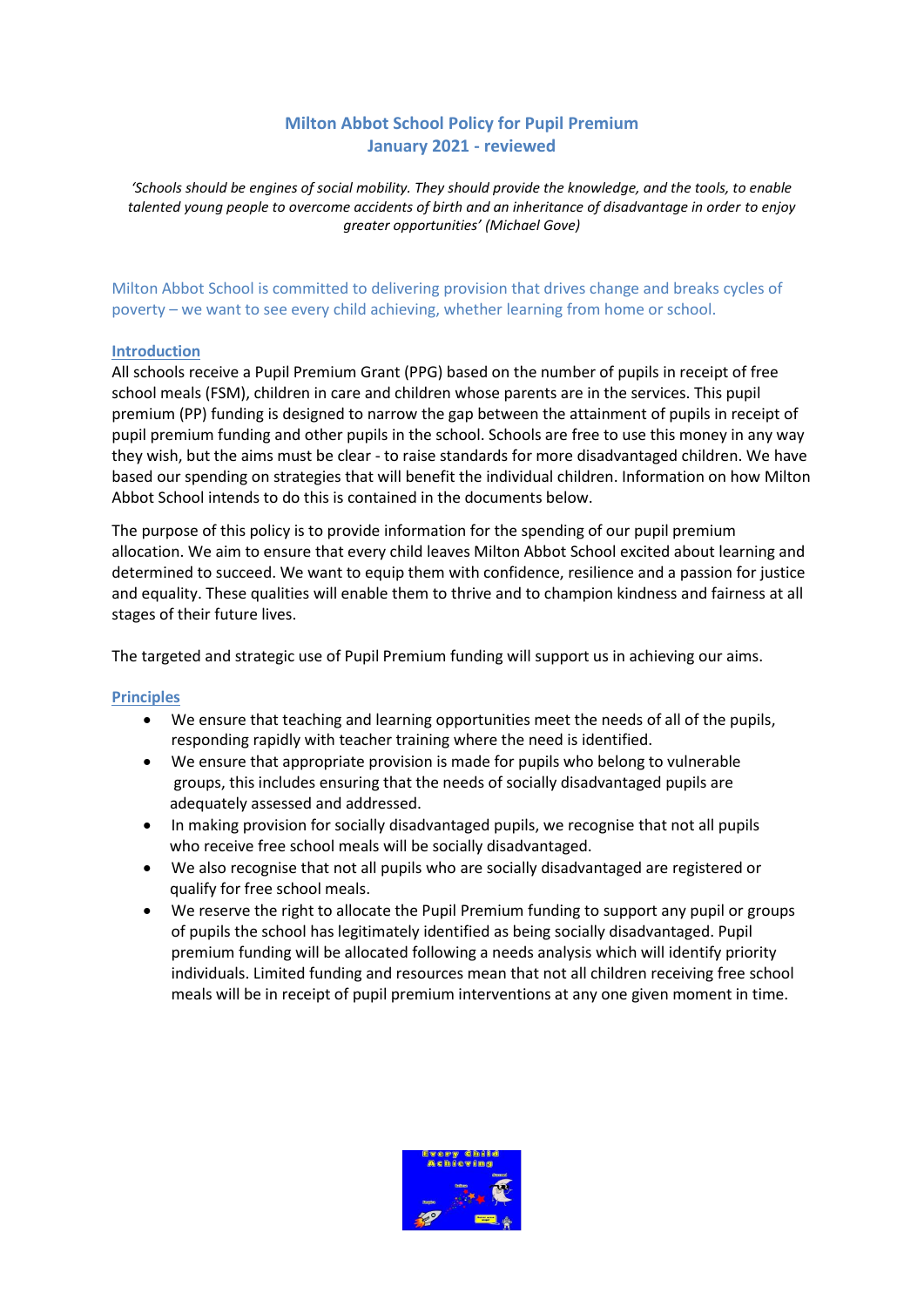# **Disadvantaged Pupils: Our vision for making a difference, our determination to see every child achieving**

There are a number of key terms used by the Government and are discussed in the media when talking about the Pupil Premium grant. Disadvantaged pupils are those children in receipt of free school meals (FSM) or have been in receipt of this in the past 6 years (referred to as 'Ever 6'). There are long-standing patterns in our society that recognises that generally, pupils from poorer families are most vulnerable to developing gaps in their learning which can persist and grow, hampering their future life chances and so a cycle of poverty continues. Our aim is to break this cycle by identifying any gaps and filling them rapidly. **We work hard to help every child achieve their potential and beyond, regardless of background or starting points.** 

- We are deeply committed to ensuring our teaching is the best it can be, with a relentless focus on providing strong access to learning, rapidly investing in teacher development where a need is identified.
- We design learning that engages all, including any hard to reach boys, tailoring our teaching to focus on individual gaps to accelerate understanding.
- We believe in forging a strong alliance between home and school, opening our doors and minds to consider how we can make a difference together; involving the pupil in their learning is a key part of this, highlighted by our Pupil Mentor scheme and after-school booster classes.
- We want to develop the whole child, seeking to build emotional resilience in every child and raising levels of self-esteem through participation and achievement in a wide range of activities.
- We state clearly that we believe in every child, illustrated through our slogan: Inspire, believe, succeed.

# **Provision**

We used a three-tiered planning approach to ensure we leave nothing to chance for our Pupil Premium children:

- **Universal provision** (Quality First Teaching) teachers know to use explicit instructions, scaffolding, flexible grouping, and cognitive and metacognitive strategies as key components of high quality teaching and learning for pupils. Milton Abbot School has always been recognised for how well the teaching team know their pupils and this is combined with consistently high levels of commitment and expectation.
- **Targeted academic support** considering how classroom teachers, learning support assistants and external partners can provide targeted academic support, including how to link structured one to one or small group intervention to classroom teaching, is likely to be a key component of effective planning for building the skills and knowledge of our most vulnerable pupils. Wherever possible, we will aim for teachers who know the children best to apply their skills and knowledge to the intervention groups. This has numerous benefits, not least in avoiding a loss of time in hand overs to a tutor for example but also in structuring sequences, feedback and assessment that tailors with classroom plans.
- **Wider strategies** supporting pupils' social, emotional and behavioural needs, primarily as part of good teaching, is likely to prove an effective strategy to support learning. Ensuring good attendance will be key to a child's success. We seek to ensure effective and supportive

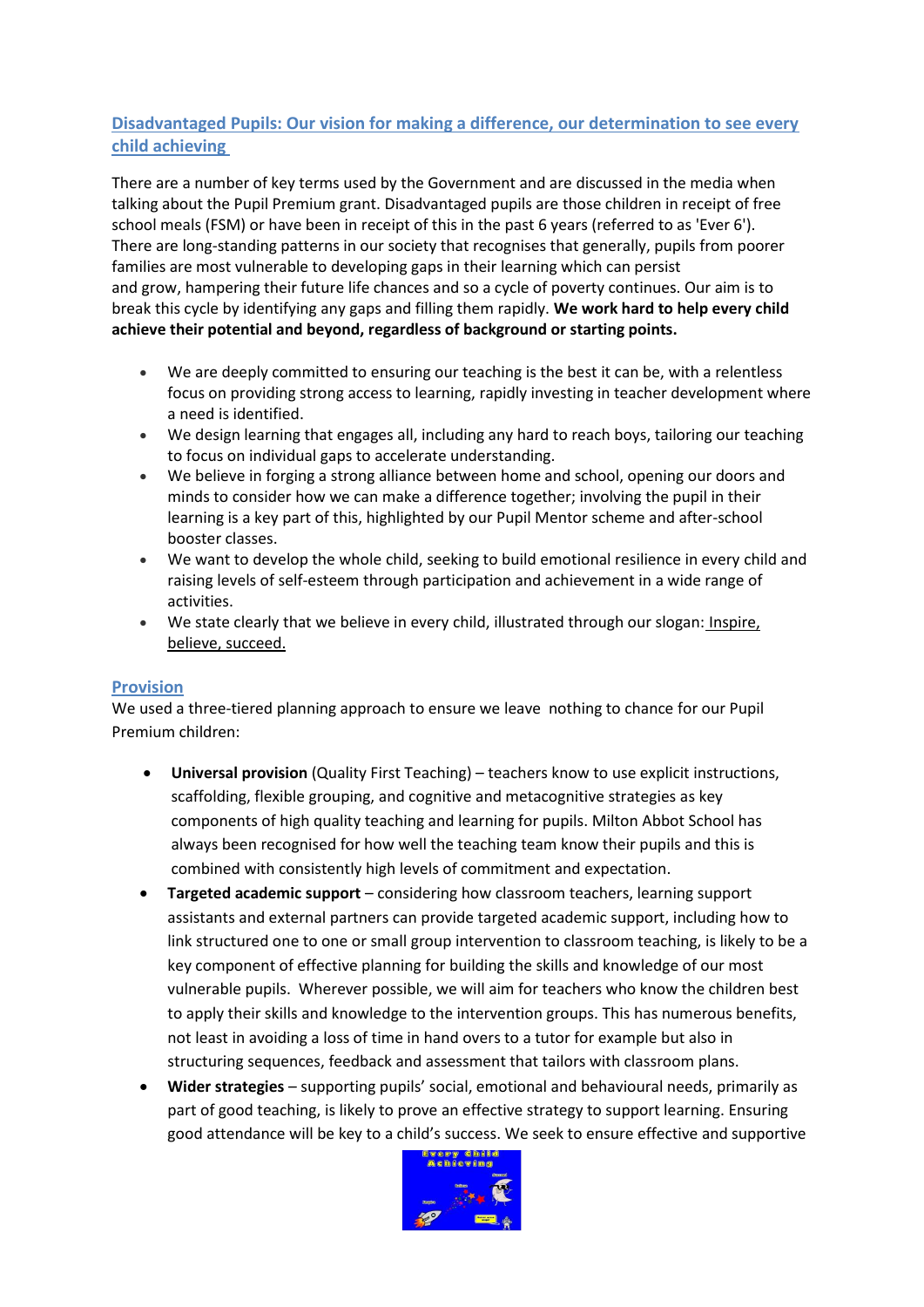communication between school and all our families, with a clear focus on the families that need us the most. We also plan to use the Pupil Premium Grant to support families with the cost of additional enrichment experiences.

## **Targeted academic provision**:

We have a range of provision in place to support children, which begins with early identification of any specific needs or barriers; continual diagnostic analysis of barriers and progress leading to adaptations to teaching and additional work with family and tailored support, targets and resources in school. A key aspect is to ensure our Pupil Premium children have a mentor in school who can support them and challenge them to keep meeting targets and recognising work well done. Our children report that this has a very positive impact on their confidence and therefore their learning. Our provision map is included below, but we always take an individualised approach, hence, this map is not an exhaustive list:

| <b>Universal provision</b>                                                       | <b>Targeted intervention</b>                                                     | Wider support and strategies                                                                 |
|----------------------------------------------------------------------------------|----------------------------------------------------------------------------------|----------------------------------------------------------------------------------------------|
| Quality first teaching that includes a<br>focus on speaking/communication skills | Individual Progress Plan complete (SEN)                                          | Hierarchy of needs being met: hungry? tired? Home<br>life?                                   |
|                                                                                  | Gaps identified from previous year groups<br>and can be tracked to show progress |                                                                                              |
| Positive affirmation and 'mistake<br>friendly' environment                       | Pupil Premium Champion mentor                                                    | Thrive weekly support                                                                        |
| Regular focus group time with an adult                                           | Daily focus group time                                                           | Good collaboration with home-targets set/reviewed                                            |
| Small steps planned appropriately                                                | Personal reading/phonics tutor                                                   | Thrive assessment completed                                                                  |
| Verbal feedback regularly given in lesson                                        | Planned conferencing to reflect learning<br>and progress                         | Reading at home daily/regularly                                                              |
| Individual targets shared and checked                                            | Power of 2 maths intervention (weekly)                                           | SEMH advisory team involved                                                                  |
| Progress systematically tracked and<br>shared with pupil                         | Teacher led booster group weekly (pm)                                            | Educational Psychologist visit completed                                                     |
| Pre-teaching routine established                                                 | Daily reading                                                                    | Dyslexia friendly exercise books                                                             |
| Resources to support spellings                                                   | Specific resources to support working<br>memory and Spld                         | Reading ruler - coloured                                                                     |
| Resources to support maths                                                       | Precision teaching - small steps repeated<br>daily/regularly                     | Health check completed for: eves, ears, mobility                                             |
| SEN friendly environment                                                         | RWI reading group that fits stage                                                | SEN assessments and referrals considered                                                     |
| Participating well in regular exercise as<br>part of class routines              | Additional intervention for healthy<br>lifestyle or for fine/gross motor skills  | Relationship Education additional support, such as<br>NSPCC scheme or Brook's traffic lights |
| Notes/observations of child as a learner:                                        |                                                                                  |                                                                                              |

This Pupil Progress Provision map is completed by all class teachers. He effectiveness of actions taken are monitored and challenged by our Pupil Premium Champion, through discussion with pupils and staff; studying progress in books and observing learning in action (in class or intervention groups). The Pupil Premium Champion meets with the Headteacher and the Child Protection and Safeguarding Lead Governor to review impact and ensure strategies are in place to keep the learning moving forward for each child.

The provision has the full support of the Governing Body and includes:

- Providing small group work with an experienced teacher focussed on overcoming gaps in learning
- 1-1 support
- additional teaching and learning opportunities provided by teachers, TAs or external agencies
- additional support for assessments, training and advice from specialists such as speech therapists, educational psychologists, sports coaches etc.
- additional resources made available for the use of children at home or in school
- Access to therapeutic interventions and advice  $-$  e.g. Thrive
- All our work through the pupil premium is aimed at accelerating progress